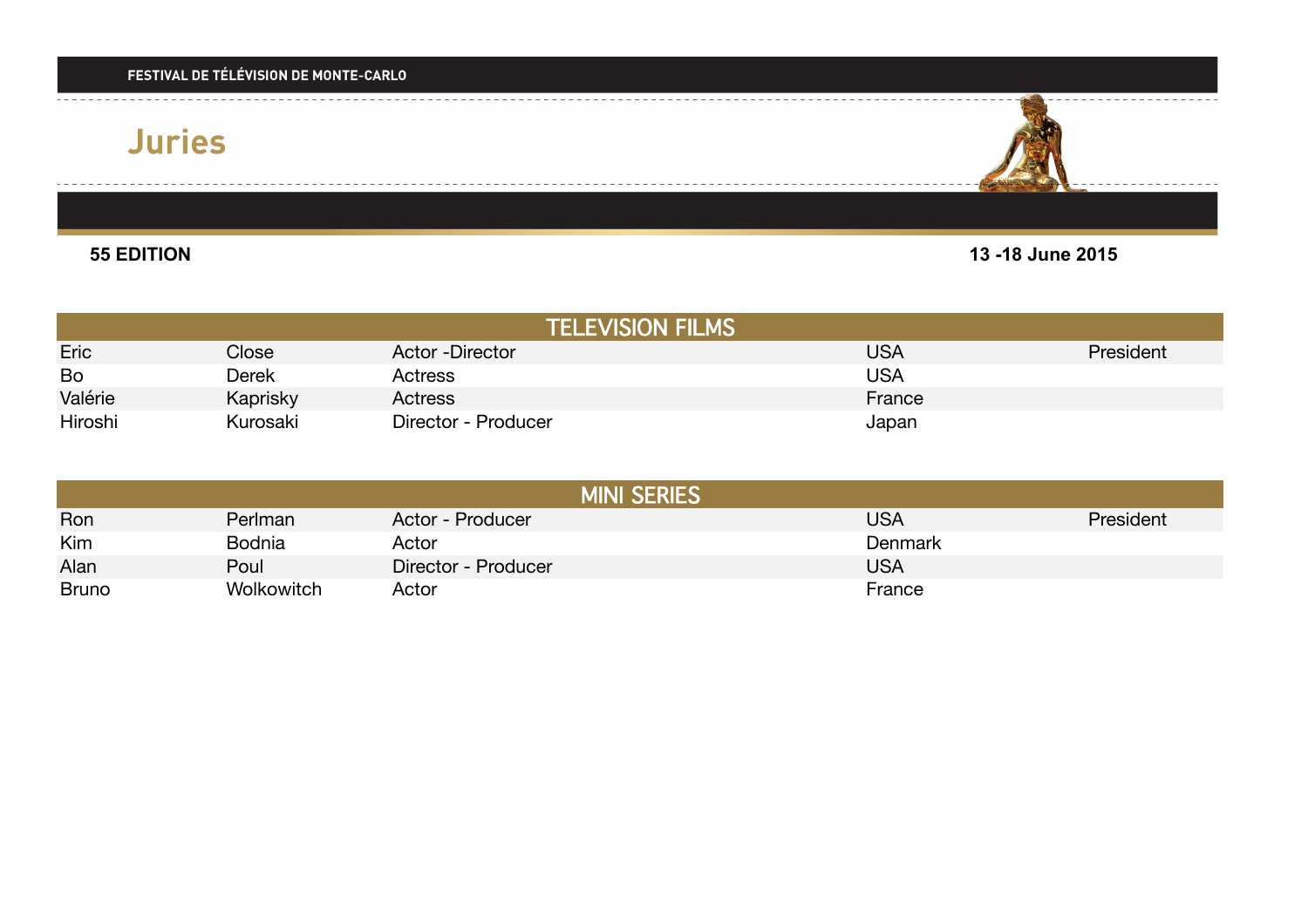**55 EDITION 13 -18 June 2015**

| <b>TV SERIES</b> |           |                             |                |           |  |
|------------------|-----------|-----------------------------|----------------|-----------|--|
| <b>Patrick</b>   | Duffy     | Actor - Director & Producer | <b>USA</b>     | President |  |
| Henning          | Baum      | Actor                       | Germany        |           |  |
| Camilla          | Hammerich | Producer                    | <b>Denmark</b> |           |  |
| Jeff             | Pope      | Screenwriter - Producer     | United Kingdom |           |  |
| Nathalie         | Pozza     | <b>Actress</b>              | Spain          |           |  |

| <b>NEWS</b>   |             |                                                                                            |                       |           |  |
|---------------|-------------|--------------------------------------------------------------------------------------------|-----------------------|-----------|--|
| <b>Bianca</b> | Jagger      | Founder, President & CEO of the Bianca Jagger Human<br><b>Rights Foundation</b>            | <b>United Kingdom</b> | President |  |
| Fiona         | Chersterton | Media & Journalism Education Consultant                                                    | United Kingdom        |           |  |
| David         | Dieudonné   | Deputy Bureau Chief AFP                                                                    | France                |           |  |
| Felipe        | Sahagùn     | Editorial advisorl - El Mundo, Pr. International Relations - Spain<br>Université de Madrid |                       |           |  |
| Gardenia      | Trezzini    | Editor in Chief Magazines - Euronews                                                       | Italy                 |           |  |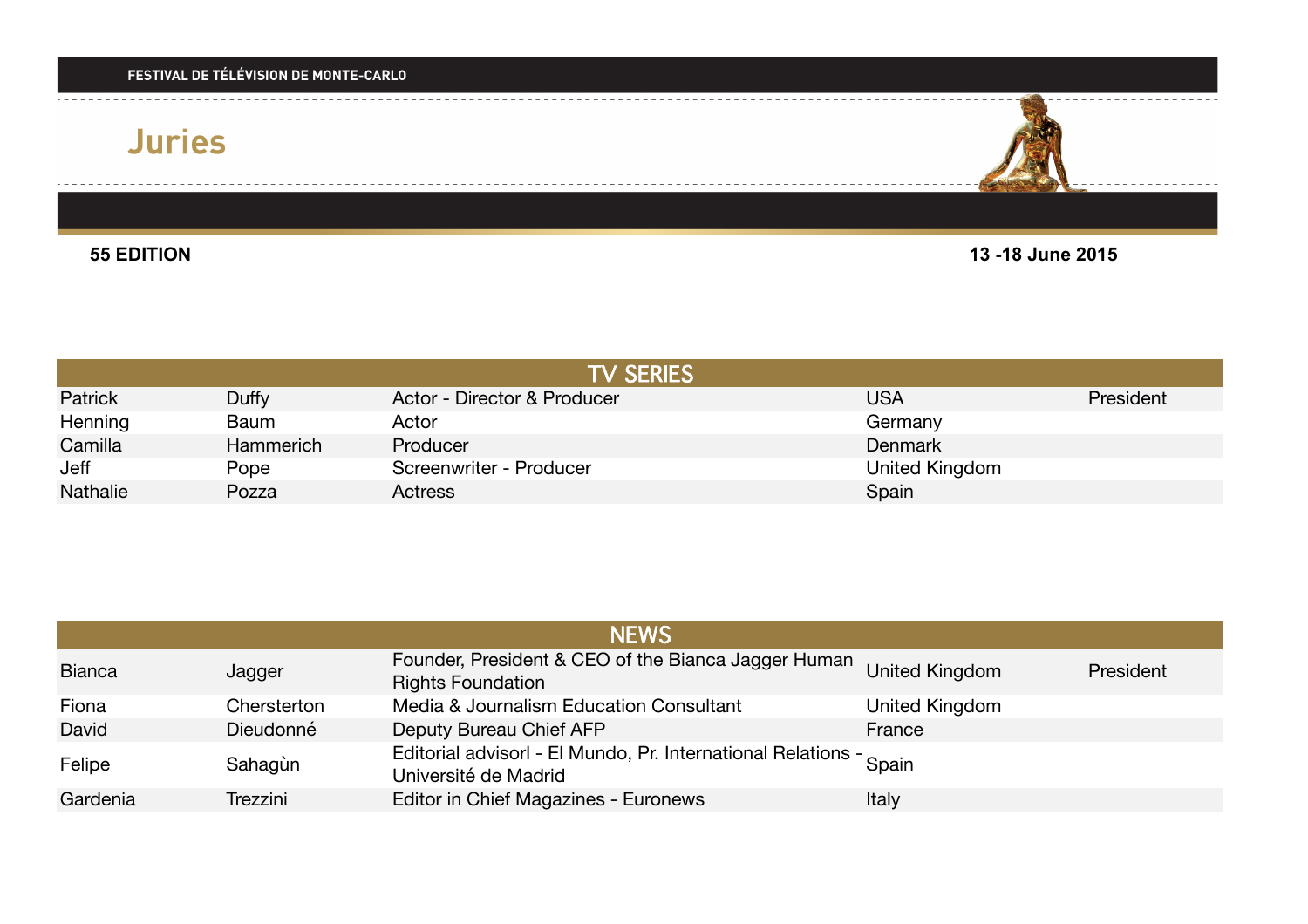**55 EDITION 13 -18 June 2015**

| <b>AMADE</b> |                 |                                                       |             |           |  |
|--------------|-----------------|-------------------------------------------------------|-------------|-----------|--|
| Pieter       | Bogaardt        | Investor & Administrator - AMADE Mondiale             | Monaco      | President |  |
| Caroline     | Repin-Diemunsch | <b>Administrator - AMADE Mondiale</b>                 | Switzerland |           |  |
| Francien     | Giraudi         | President of the Association "Les Enfants de Frankie" | Monaco      |           |  |
| Jérôme       | Froissart       | <b>General Secretary AMADE Mondiale</b>               | Monaco      |           |  |

| INTERNATIONAL COMMITTEE OF THE RED CROSS! |            |                                |        |           |  |
|-------------------------------------------|------------|--------------------------------|--------|-----------|--|
| Frédéric                                  | Joli       | Spokesman - ICRC               | France | President |  |
| Ghislaine                                 | Doucet     | Legal Advisor - ICRC           | France |           |  |
| Suzanne                                   | Semerdjian | Member of the Monaco Red Cross | Monaco |           |  |